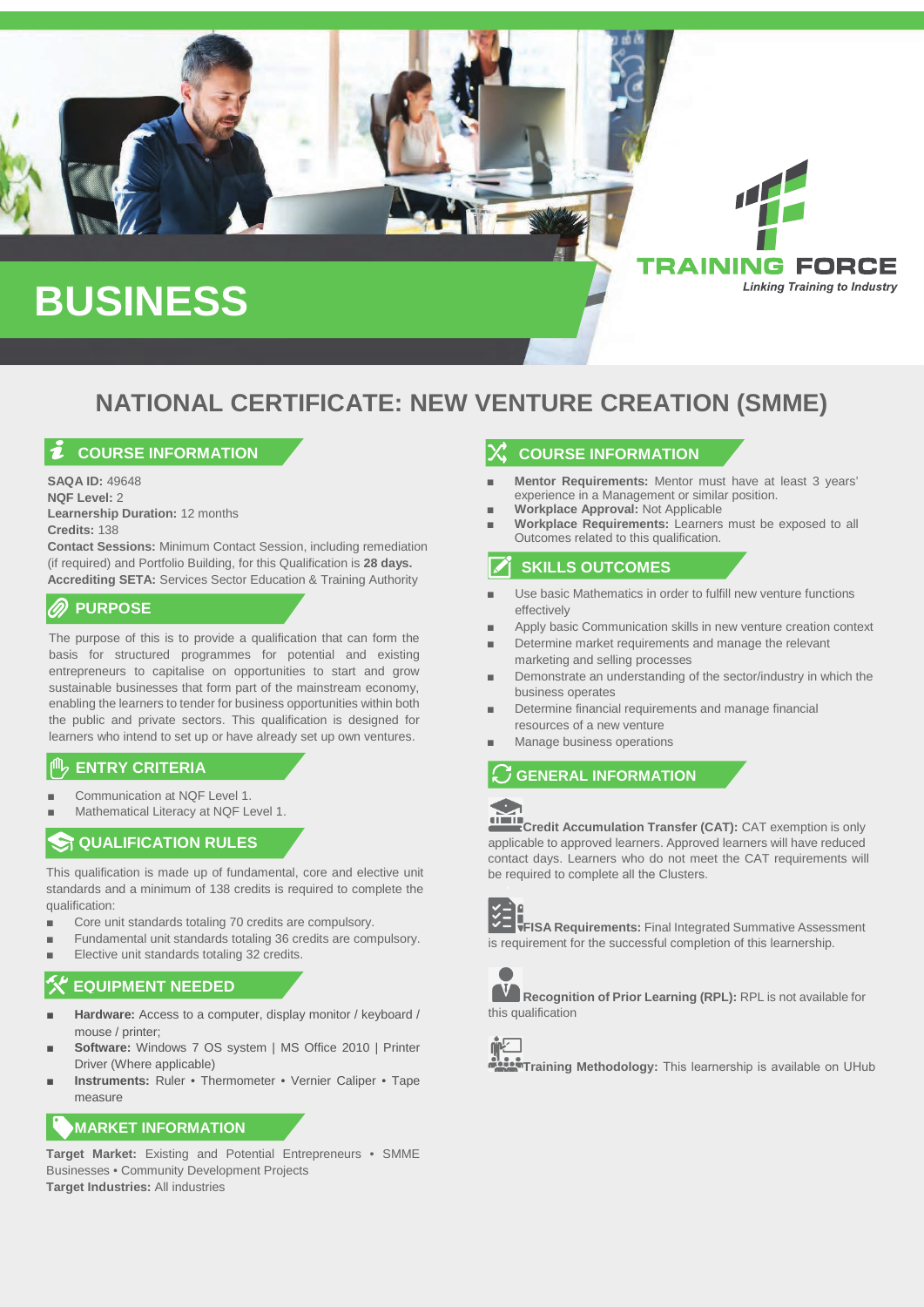# **BUSINESS**

# **UNIT STANDARDS**

### **Cluster 1 – Literacy – Credit Accumulation Transfer is applicable to the unit standards below**

| <b>Outcome</b> | <b>SAQA ID</b> | Name of Unit Standard                                              | <b>Credits</b> |
|----------------|----------------|--------------------------------------------------------------------|----------------|
| Fundamental    | 8967           | Use language and communication in occupational learning programmes | G              |
| Fundamental    | 8963           | Access and use information from texts                              | C              |
| Fundamental    | 8962           | Maintain and adapt oral/signed communication                       |                |
| Fundamental    | 8964           | Write /present for a defined context                               |                |

G FORCE **Linking Training to Industry** 

■ **Recommended training days for Cluster 1 is 4 days**

### **Cluster 2 – Numeracy – Credit Accumulation Transfer is to the highlighted unit standards below**

| <b>Outcome</b> | <b>SAQA ID.</b> | Name of Unit Standard                                                                                                                            | <b>Credits</b> |
|----------------|-----------------|--------------------------------------------------------------------------------------------------------------------------------------------------|----------------|
| Fundamental    | 7480            | Demonstrate understanding of rational and irrational numbers and number systems                                                                  |                |
| Fundamental    | 9009            | Apply basic knowledge of statistics and probability to influence the use of data and procedures in order to<br>investigate life related problems |                |
| Fundamental    | 9007            | Work with a range of patterns and functions and solve problems                                                                                   |                |
| Fundamental    | 7469            | Use mathematics to investigate and monitor the financial aspects of personal and community life                                                  |                |
| Fundamental    | 9008            | Identify, describe, compare, classify, explore shape and motion in 2- and 3-dimensional shapes in different<br>contexts                          |                |

■ **Recommended training days for Cluster 2 is 3 days**

### **Cluster 3 - Business Communication**

| <b>Outcome</b> | <b>SAQA ID</b> | Name of Unit Standard                                      | <b>Credits</b> |
|----------------|----------------|------------------------------------------------------------|----------------|
| Core           | 114974         | Apply the basic skills of customer service                 |                |
| Elective       | 13929          | Co-ordinate meetings, minor events and travel arrangements |                |
| Elective       | 13934          | Plan and prepare meeting communications                    |                |

■ **Recommended training days for Cluster 3 is 2 days**

#### **Cluster 4 – Professional Behaviour**

| <b>Outcome</b> | <b>SAQA ID</b> | <b>Name of Unit Standard</b>                                                            | <b>Credits</b> |
|----------------|----------------|-----------------------------------------------------------------------------------------|----------------|
| Core           | 113924         | Apply basic business ethics in a work environment                                       |                |
| Core           | 114959         | Behave in a professional manner in a business environment                               |                |
| Elective       | 13912          | Apply knowledge of self and team in order to develop a plan to enhance team performance |                |

■ **Recommended training days for Cluster 4 is 2 days**